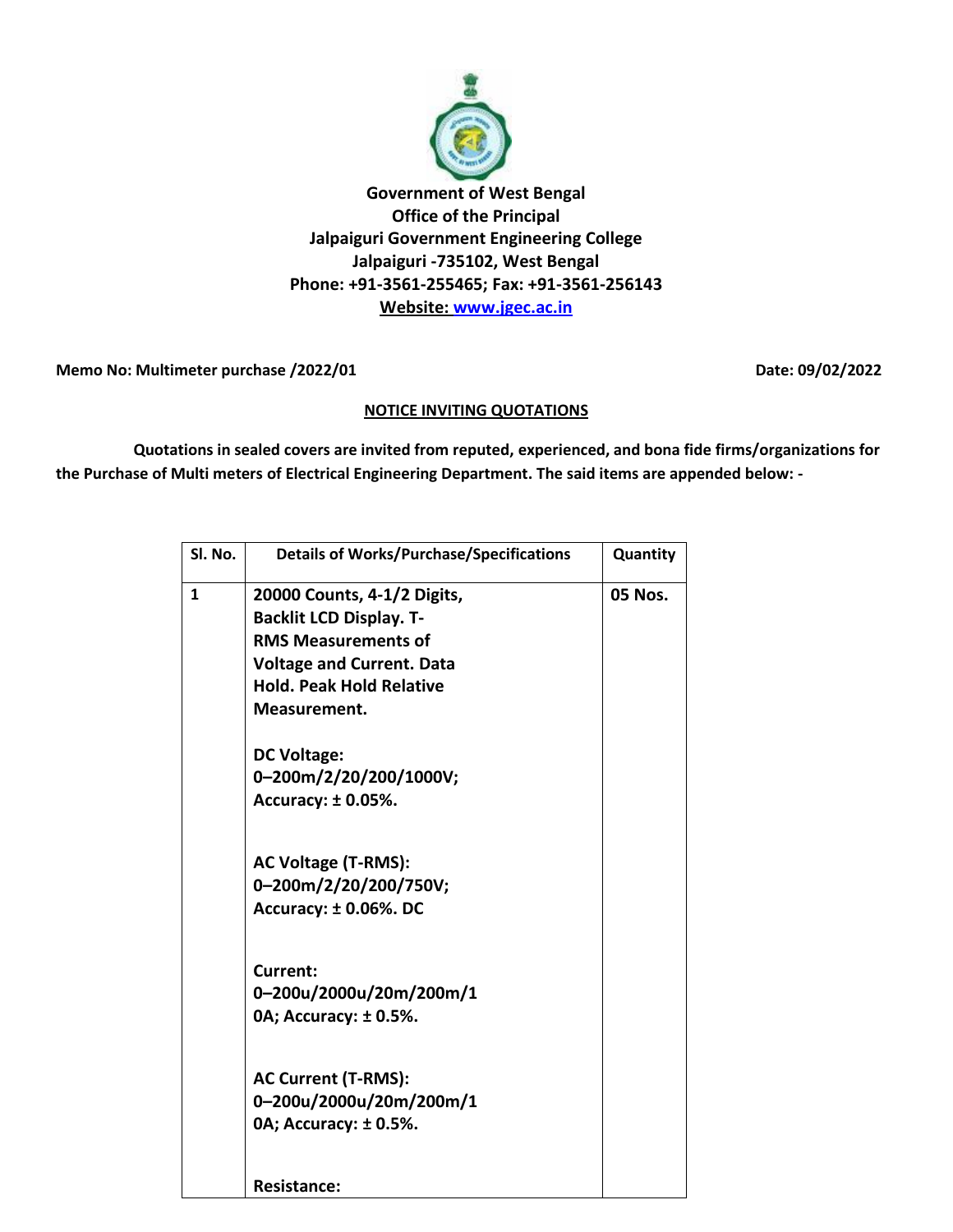|                | 0-200/2k/20k/200k/2M/20M            |         |
|----------------|-------------------------------------|---------|
|                | .Ohms; Accuracy: ±0.3%.             |         |
|                |                                     |         |
|                |                                     |         |
|                | Capacitance:                        |         |
|                | 0-20n/200n/2u/20u/200u/2            |         |
|                | 000uF; Accuracy: ±3.0%.             |         |
|                |                                     |         |
|                |                                     |         |
|                | Frequency:                          |         |
|                | 0-10/100/1k/10k/100k/1M/2           |         |
|                | OMHz; Accuracy: ±0.01%.             |         |
|                |                                     |         |
|                |                                     |         |
|                | Temperature: -40 to 1000            |         |
|                | $^{\circ}$ C; Accuracy: $\pm$ 1.0%. |         |
|                | <b>Diode &amp; Continuity Test</b>  |         |
|                | Facility.                           |         |
|                | <b>Auto Power Off. Maximum</b>      |         |
|                | display: 20000 (41/2) bit           |         |
|                |                                     |         |
|                | automatic polarity.                 |         |
|                |                                     |         |
|                | <b>Measurement method:</b>          |         |
|                | double integral A/D                 |         |
|                | conversion.                         |         |
|                |                                     |         |
|                |                                     |         |
|                | <b>Sampling rate: about 3</b>       |         |
|                | times per second.                   |         |
|                |                                     |         |
|                |                                     |         |
|                | Over-range display: the             |         |
|                | highest bit was "OL"                |         |
|                | Power: 9V                           |         |
|                |                                     |         |
|                | <b>Accessories: Manual, Test</b>    |         |
|                | Certificate, a pair of test         |         |
|                | leads,                              |         |
|                | K-type thermocouple.                |         |
|                | <b>Preferred model:</b>             |         |
|                |                                     |         |
|                | <b>Metravi- Model: 23S-</b>         |         |
|                | <b>TRMS</b>                         |         |
| $\overline{2}$ | Display: 3 5/6 Digital LCD          | 07 Nos. |
|                |                                     |         |
|                | <b>Counts: 6000AC Voltage</b>       |         |
|                |                                     |         |
|                | Range: 6V-750VAC                    |         |
|                | <b>Voltage Accuracy: ±</b>          |         |
|                | $(1.0% + 10)$                       |         |
|                |                                     |         |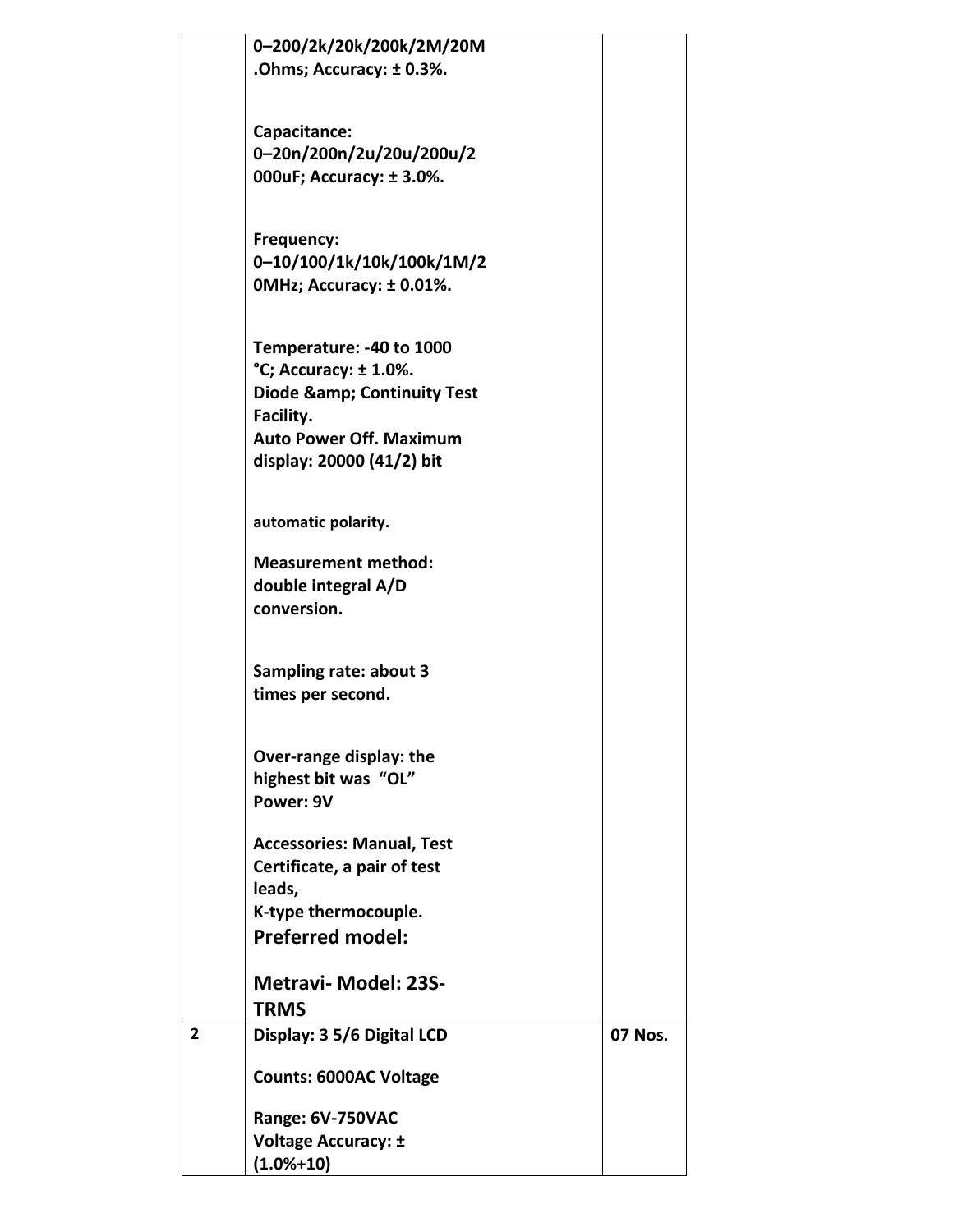

## **Term & Conditions:**

**Eligibility: The quotations must have experience in similar works of repairing Computers and its peripherals in any Govt./Semi- Govt./PSU in last 03 (Three) years having PAN, GST No., Trade License, Certificate of registration of the firm/organization issued by competent authority.**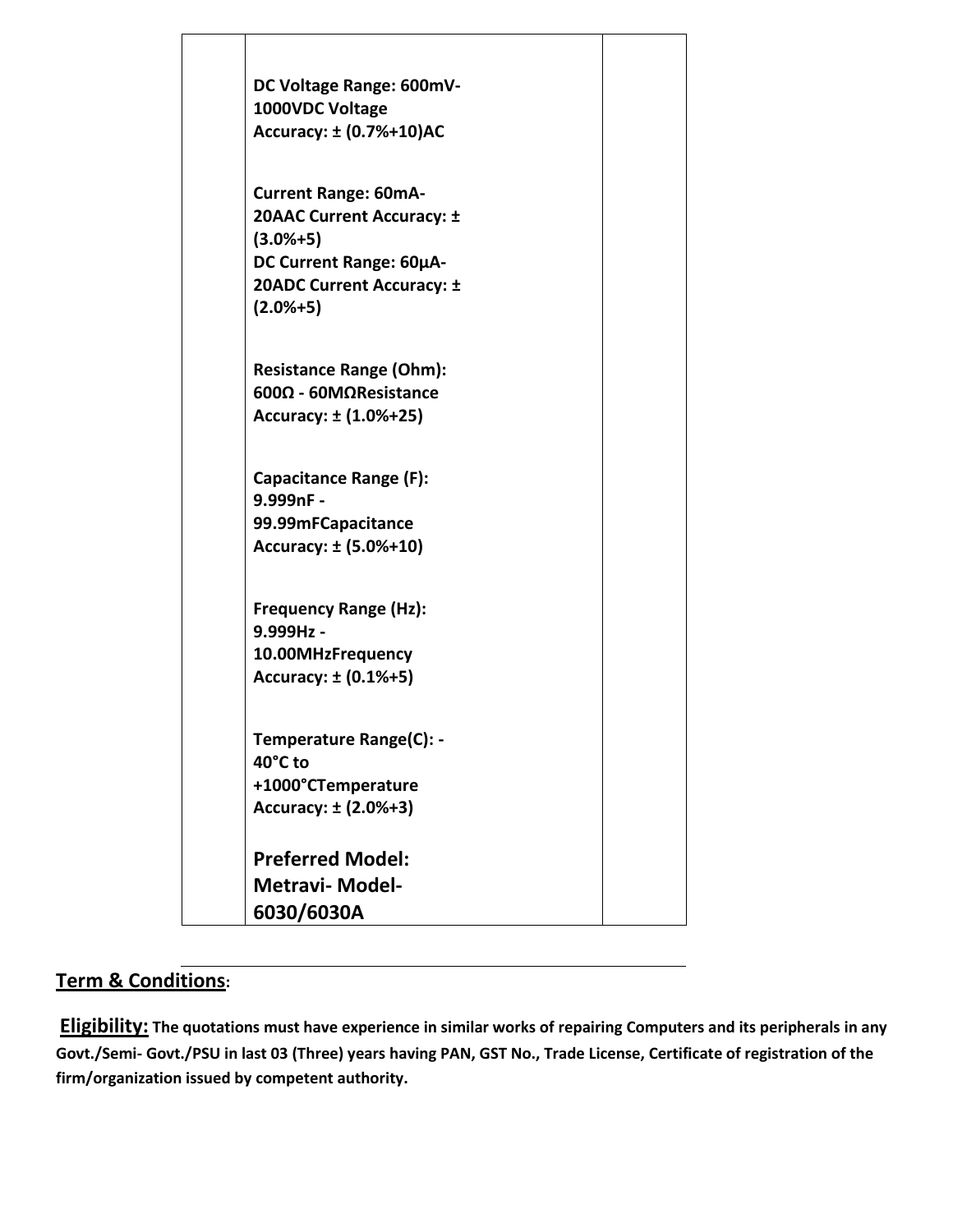**Submission: Quotation with all requisite documents, as stated above, has to be deposited in a sealed cover at the chamber of the Accounts Section of this College with superscription "QUOTATION FOR MULTI METER PURCHASE" with the last date mentioned below:-**

**Last Date: 17/02/2022 upto 01:00 P.M.**

**Opening Date:-18/02/2022 at 12:30 P.M.**

**The Bid document may also be downloaded from our website: www.jgec.ac.in**

**Quotations must indicate all terms and conditions of the firms/organization and rates must be given in figure and words relating to the said works.**

**The Authority of this College reserves the right to accept or reject any or all the quotations whatsoever without assigning any reason thereof.** 

 **Sd/- (Dr. AMITAVA RAY) Principal Jalpaiguri Govt. Engg. College Jalpaiguri**

**Memo No: Multi meter purchase/2022/01 Date: 09/02/2022** 

**Copy forwarded for information and take necessary action to:**

**a). Office of the District Magistrate, Jalpaiguri, Jalpaiguri- 735101**

- **b). Office of the Zilla Parishad, Jalpaiguri, Jalpaiguri- 735101**
- **c). Office of the Panchayat, Samiti, Jalpaiguri, Jalpaiguri- 735102**
- **d). College Website, Jalpaiguri Govt. Engg. College, Jalpaiguri**

**e). Notice Board, Jalpaiguri Govt. Engg. College, Jalpaiguri-**

**f). Storekeeper, Jalpaiguri Govt. Engg. College, Jalpaiguri.** 

 **(Dr. AMITAVA RAY) Principal Jalpaiguri Govt. Engg. College Jalpaiguri**